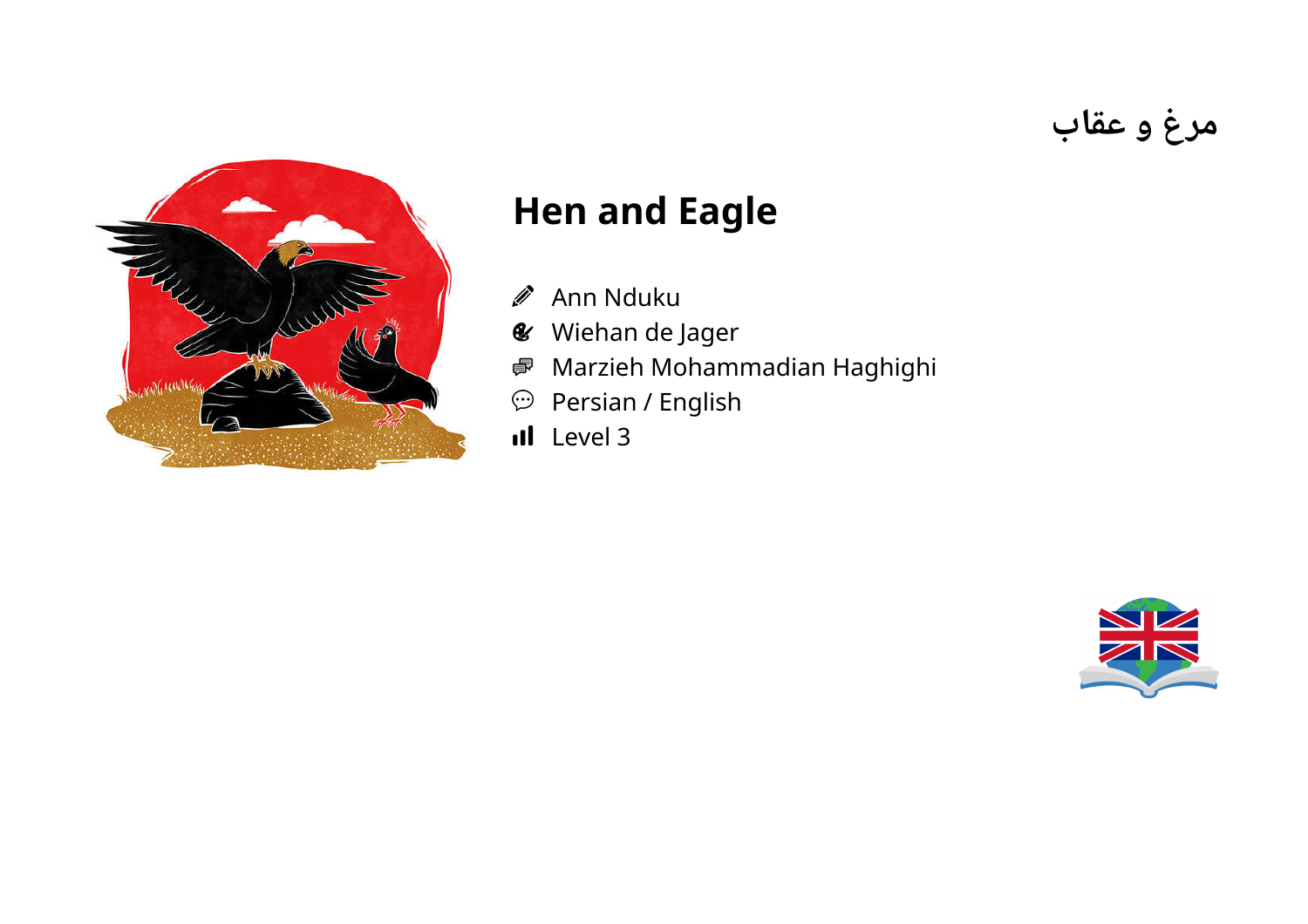

روزی روزگاری، مرغ و عقاب با هم دوست بودند. آنها در صلح و صفا با همه ی پرندگان دیگر زندگی میکردند. هیچکدام از آنها نمیتوانست پرواز کند.

Once upon a time, Hen and Eagle were friends. They lived in peace with all the other birds. None of them could fly.

• • •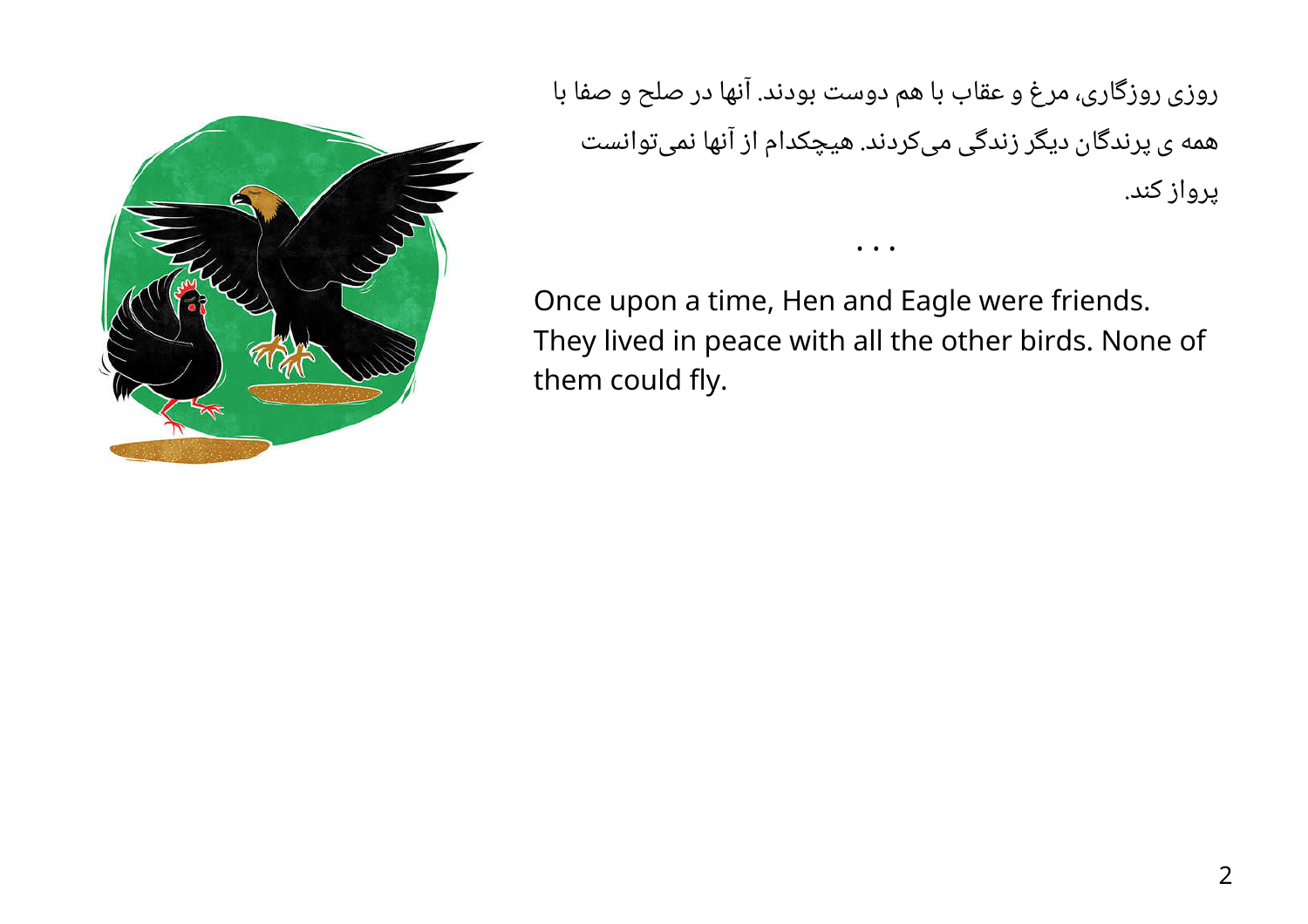

یک روز، قحطی وخشکسالی زمین را فرا گرفت. عقاب مجبور بود مسافت زیادی را برای پیدا کردن غذا راه برود. او خیلی خسته بازگشت. عقاب گفت "باید راه آسانتری برای سفر وجود داشته باشد"!

One day, there was famine in the land. Eagle had to walk very far to find food. She came back very tired. "There must be an easier way to travel!" said Eagle.

• • •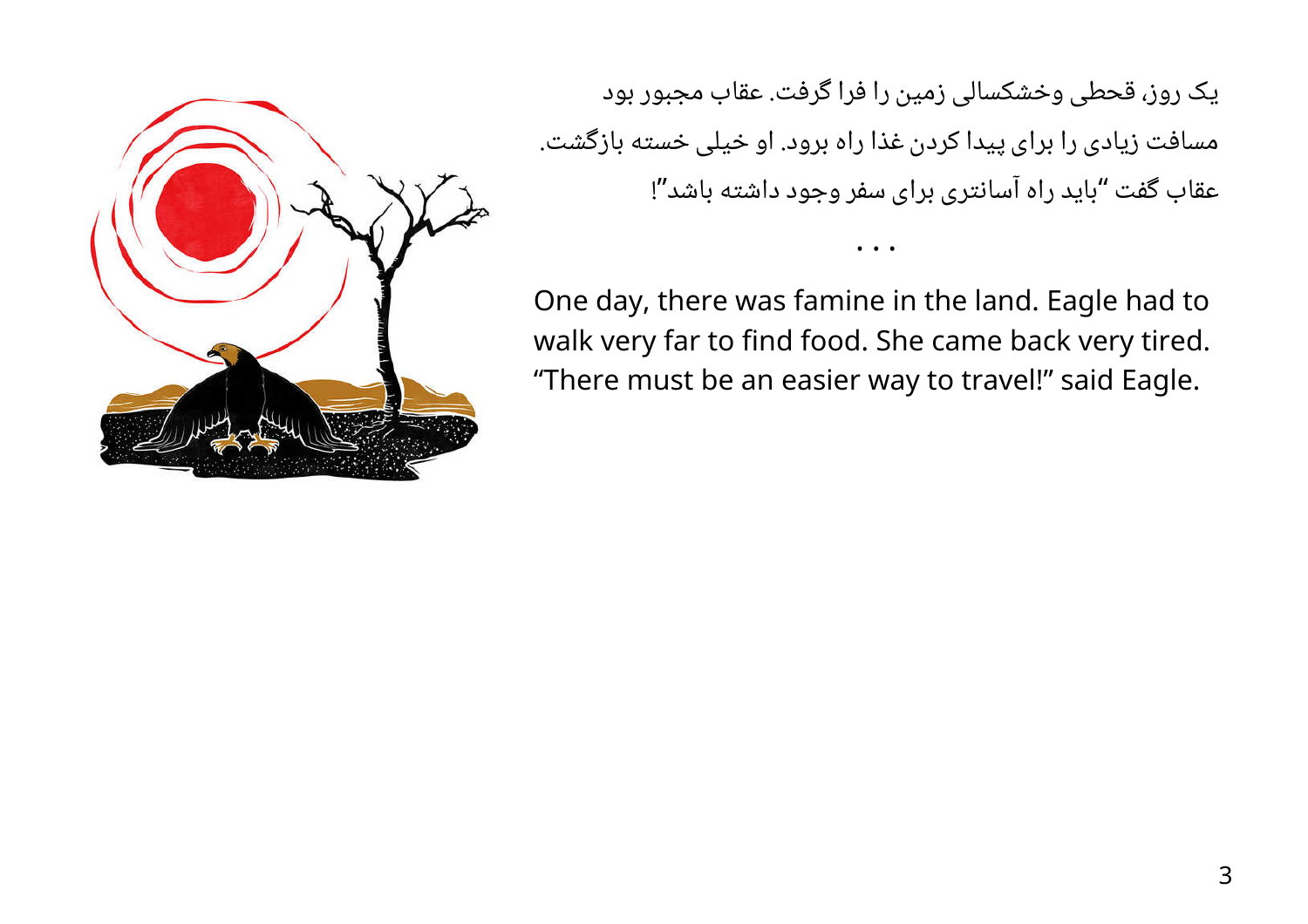بعد از یک شب خواب راحت، مرغ فکر هوشمندانه ای داشت. او شروع به جمع کردن پرهای ریخته شده از تمام دوستان پرنده اش کرد. سپس گفت، "بیایید تمام پرها را به هم بدوزیم روی پرهای خودمان. شاید این ." کار مسافرت کردن را آسانتر کند

• • •

After a good night's sleep, Hen had a brilliant idea. She began collecting the fallen feathers from all their bird friends. "Let's sew them together on top of our own feathers," she said. "Perhaps that will make it easier to travel."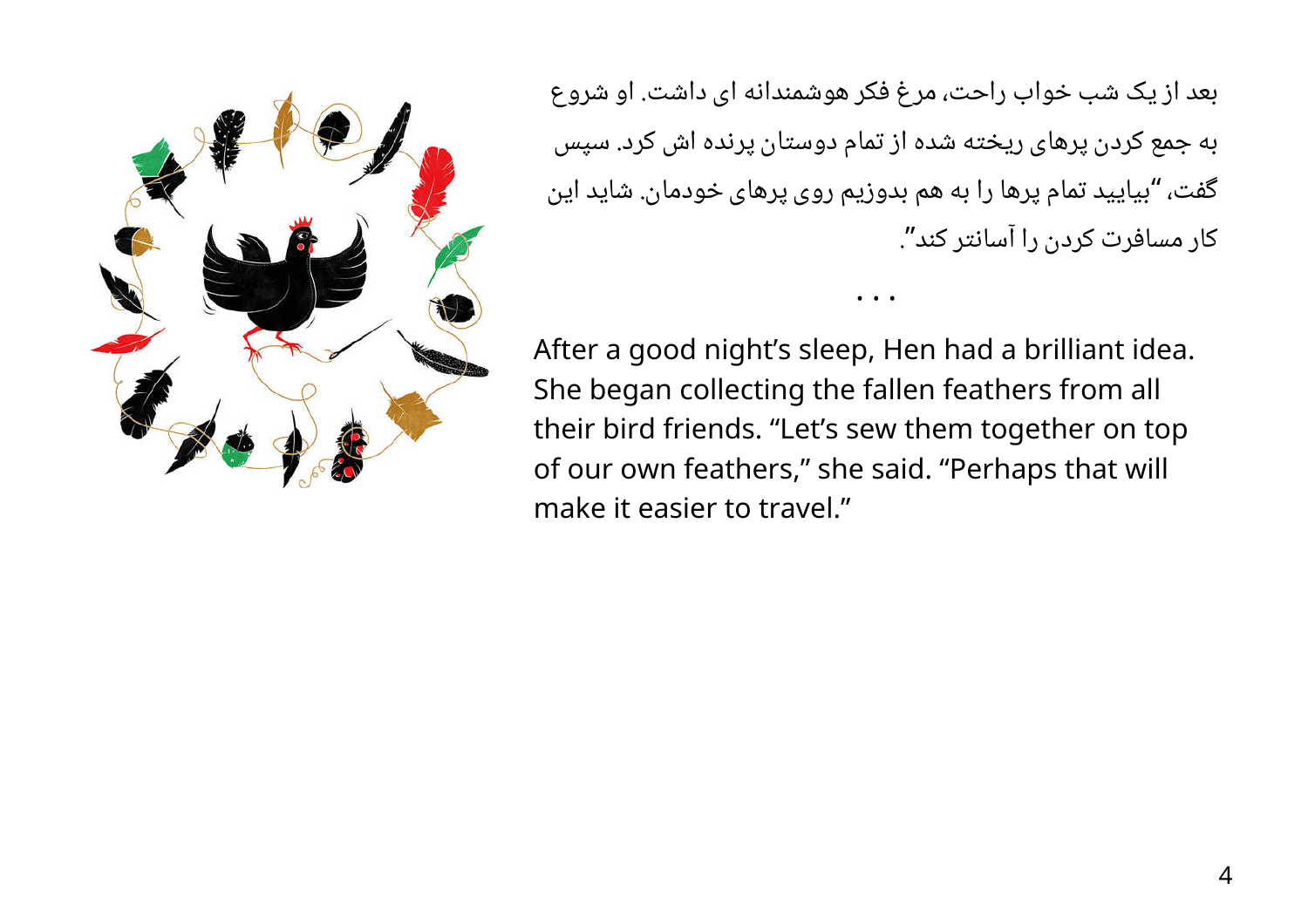عقاب تنها کسی بود که در روستا سوزن داشت، بنابراین اول او شروع به دوختن کرد. او برای خودش یک جفت بال زیبا درست کرد و بالای سر مرغ پرواز کرد. مرغ سوزن را قرض گرفت ولی خیلی زود از دوختن خسته شد. او سوزن را رها کرد وآن را روی قفسه گذاشت و به آشپزخانه رفت تا برای بچه هایش غذا آماده کند.

• • •

Eagle was the only one in the village with a needle, so she started sewing first. She made herself a pair of beautiful wings and flew high above Hen. Hen borrowed the needle but she soon got tired of sewing. She left the needle on the cupboard and went into the kitchen to prepare food for her children.

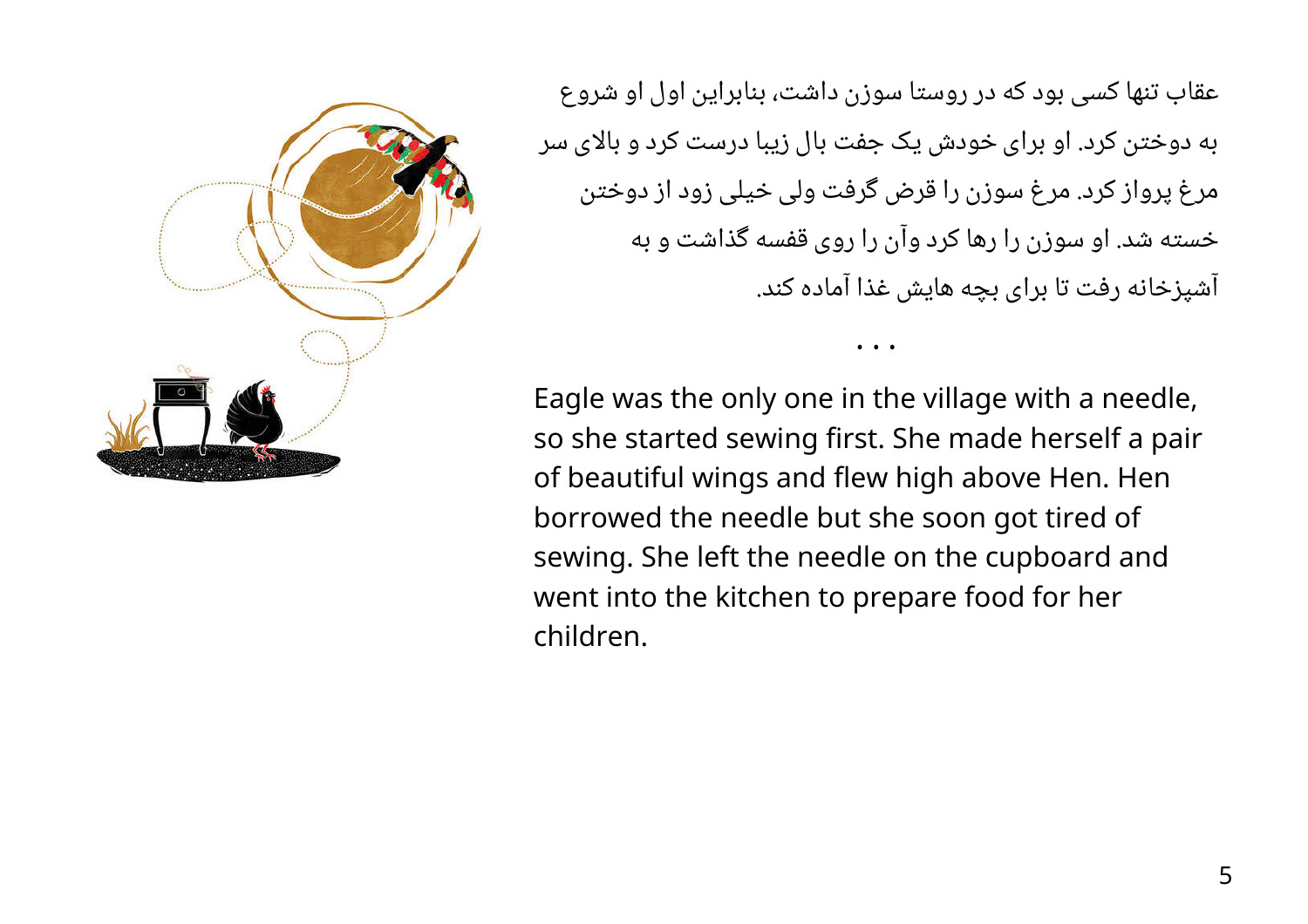

ولی بقیه پرنده ها عقاب را در حال پرواز دیده بودند. آنها از مرغ خواستند که سوزن را به آنها قرض بدهد تا بتوانند برای خودشان هم بال درست کنند. خیلی زود پرندگان در همه جای آسمان به پرواز درآمدند.

• • •

But the other birds had seen Eagle flying away. They asked Hen to lend them the needle to make wings for themselves too. Soon there were birds flying all over the sky.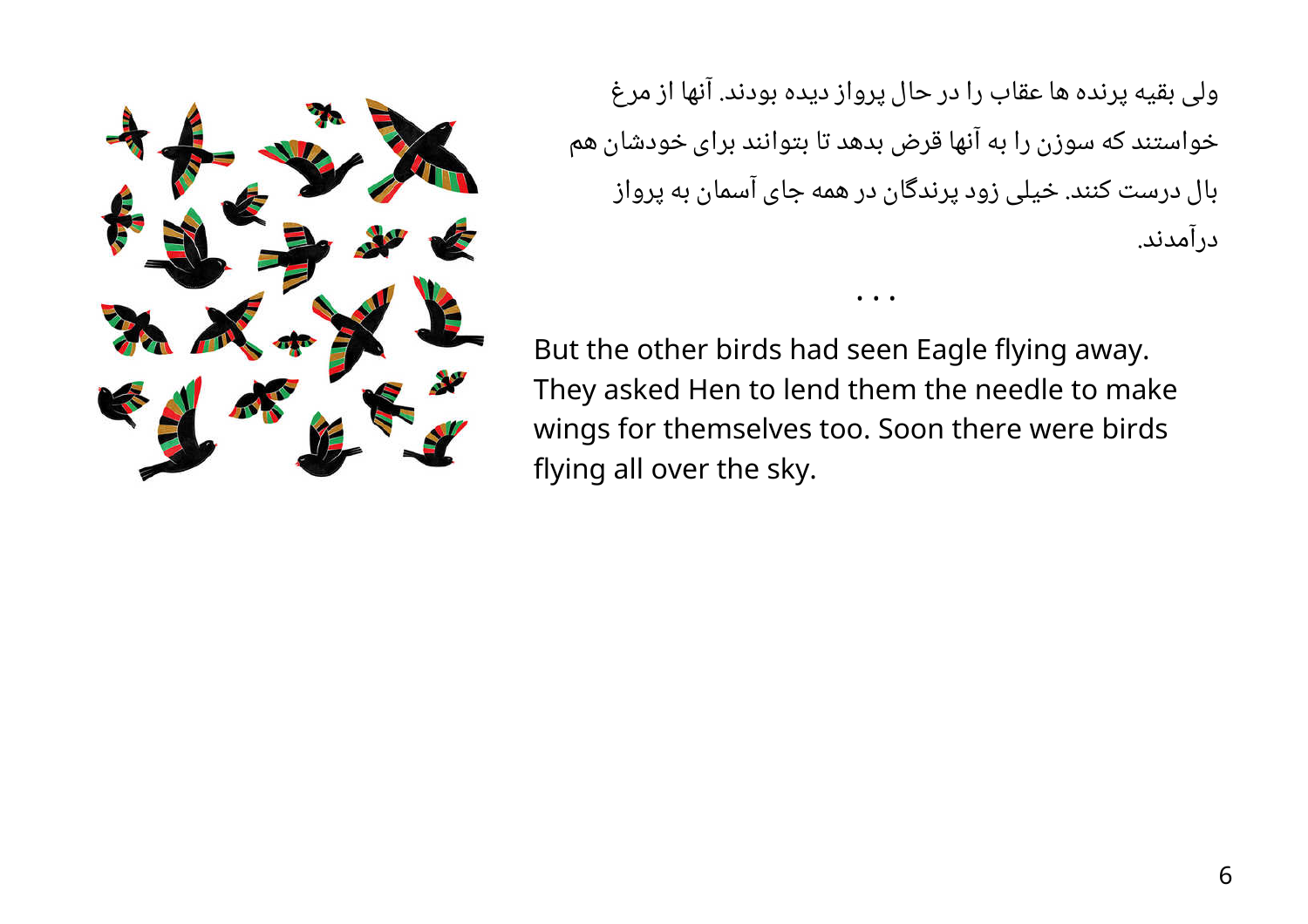وقتی که آخرین پرنده سوزن قرض گرفته را برگرداند، مرغ آنجا نبود. بنابراین بچه هایش سوزن را گرفتند و شروع به بازی با آن کردند. وقتی که از بازی خسته شدند، سوزن را در ماسه انداختند.

• • •

When the last bird returned the borrowed needle, Hen was not there. So her children took the needle and started playing with it. When they got tired of the game, they left the needle in the sand.

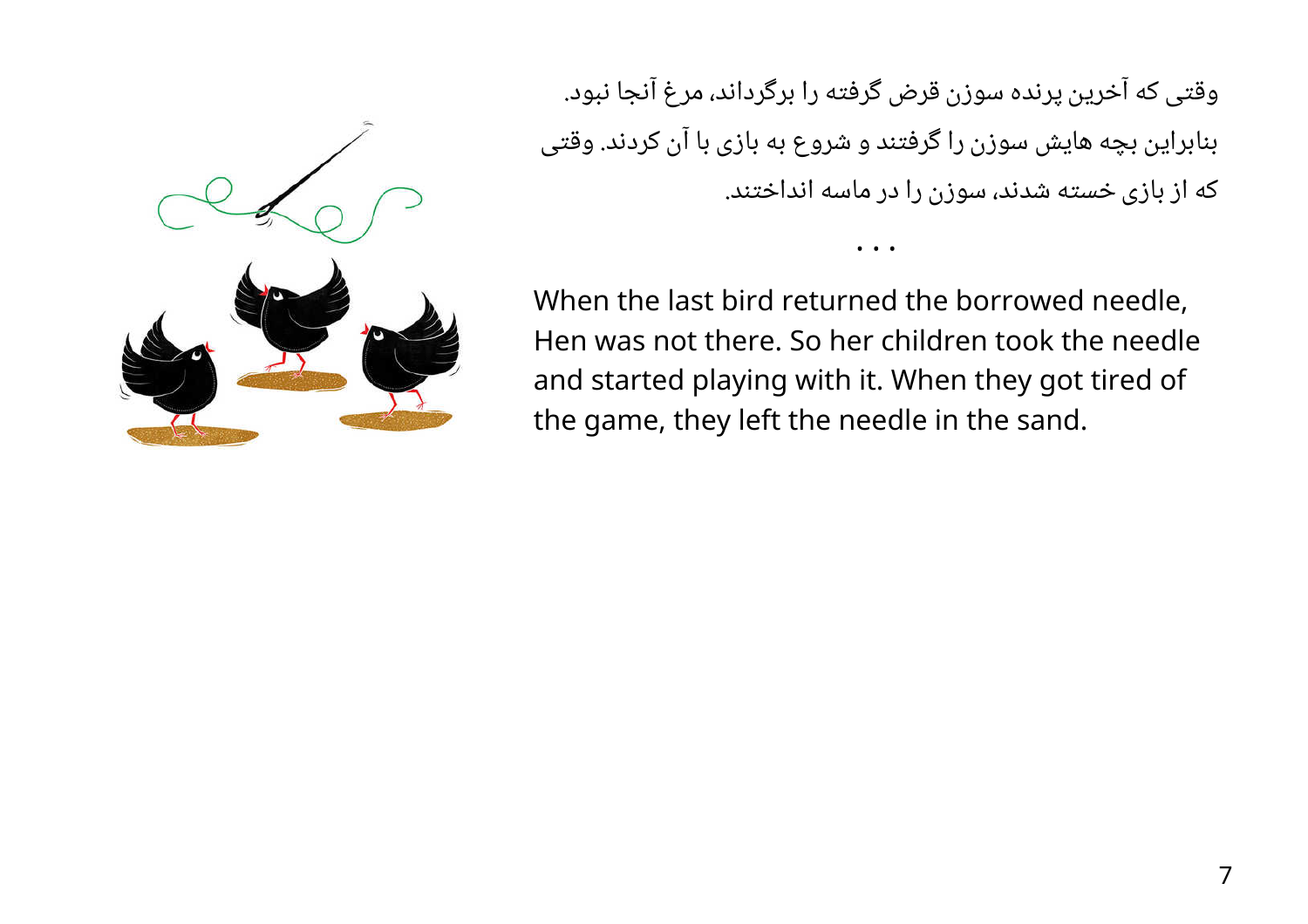

بعد از آن بعد از ظهر، عقاب برگشت. او سوزن را برای نصب کردن پرهای افتاده در طول سفرش خواست. مرغ روی قفسه را نگاه کرد. آشپزخانه را هم نگاه کرد. در حیاط را هم نگاه کرد. ولی سوزن گم شده بود.

• • •

Later that afternoon, Eagle returned. She asked for the needle to fix some feathers that had loosened on her journey. Hen looked on the cupboard. She looked in the kitchen. She looked in the yard. But the needle was nowhere to be found.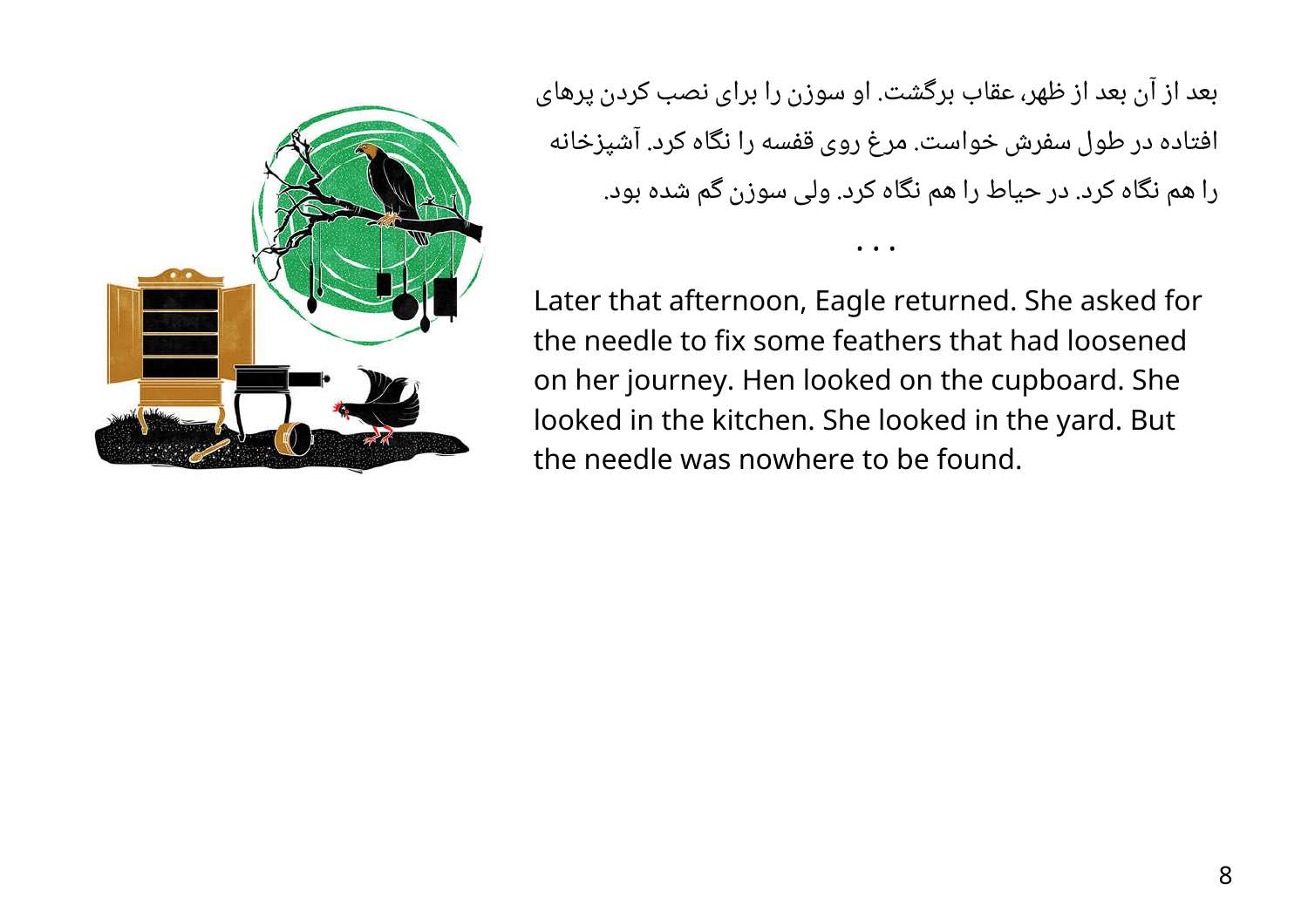

مرغ از عقاب خواهش کرد، "فقط یک روز به من فرصت بده". بعد از آن تو میتوانی بالت را پابرجا کنی ودوباره برای به دست آوردن غذا پرواز کنی. عقاب گفت، "فقط یک روز دیگر". "اگر نتوانستی سوزن را پیدا کنی، تو باید یکی از جوجه هایت را در ازای آن به من بدهی."

• • •

"Just give me a day," Hen begged Eagle. "Then you can fix your wing and fly away to get food again." "Just one more day," said Eagle. "If you can't find the needle, you'll have to give me one of your chicks as payment."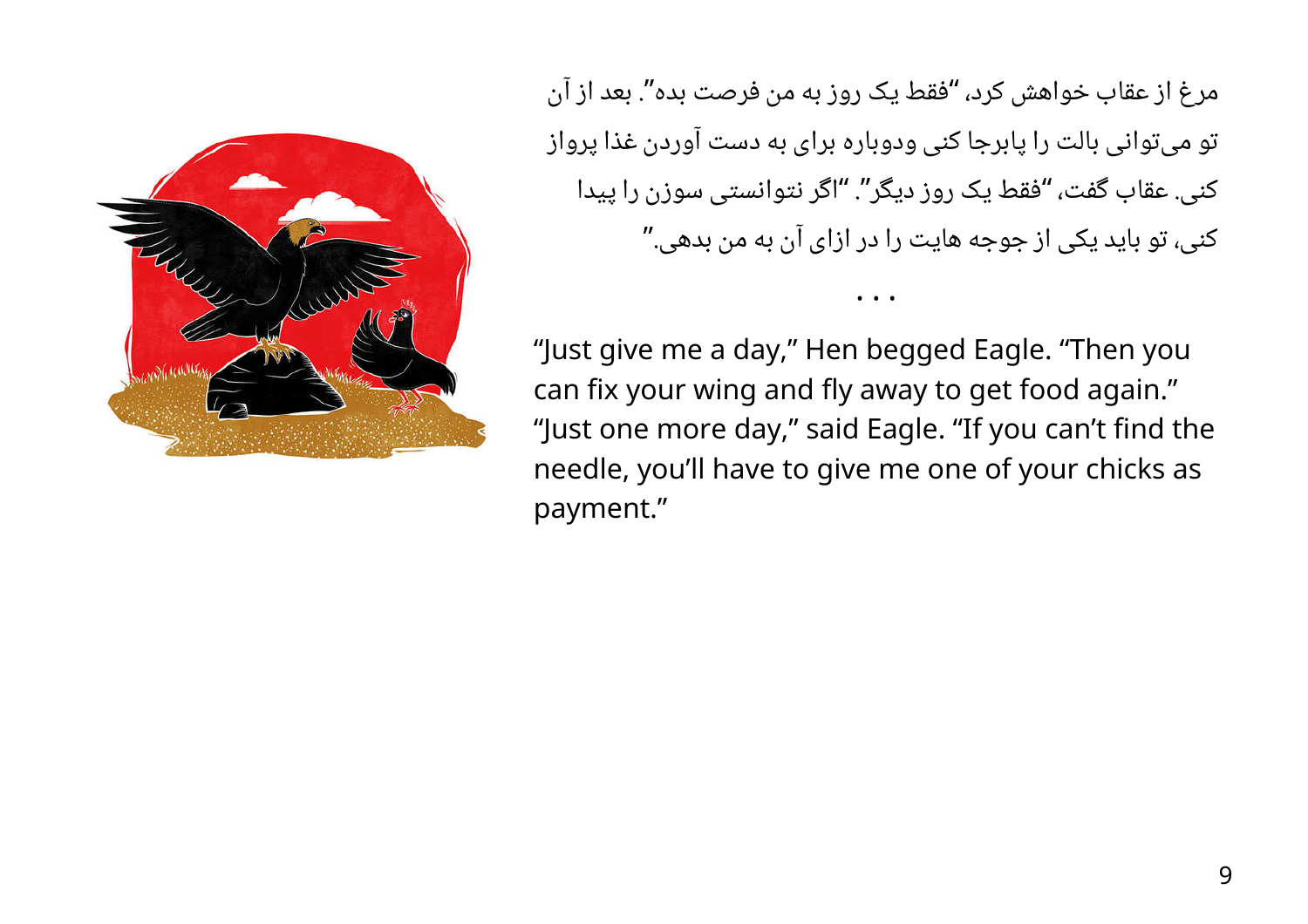

وقتی عقاب روز بعد آمد، مرغ را در حال زیرو رو کردن ماسه ها دید، ولی خبری از سوزن نبود. بنابراین عقاب به سرعت پرواز کرد ویکی از جوجه ها را گرفت. وآن را با خود برد. بعد از آن همیشه، هر موقع سرو کله ی عقاب پیدا میشد،. مرغ را در حال زیرورو کردن ماسه ها برای پیدا کردن سوزن میدید.

When Eagle came the next day, she found Hen scratching in the sand, but no needle. So Eagle flew down very fast and caught one of the chicks. She carried it away. Forever after that, whenever Eagle appears, she finds Hen scratching in the sand for the needle.

• • •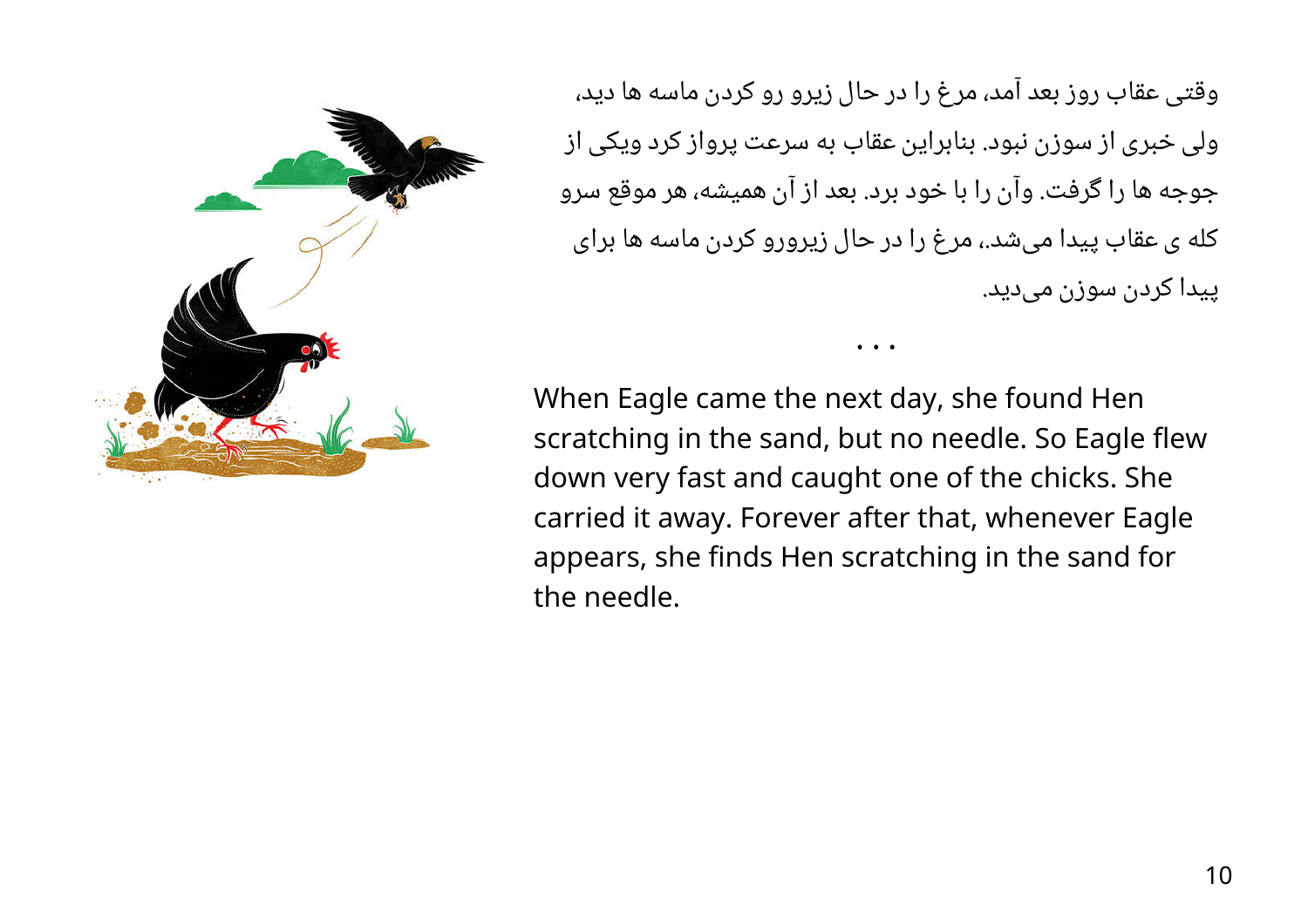

هر موقع سایه ی بالهای عقاب بر زمین میافتاد، مرغ به جوجه هایش اخطار میداد، اززمین خشک وبی آب وعلف دور شوید ". و جوجه ها جواب میدادند ما احمق نیستیم. ما فرار میکنیم."

• • •

As the shadow of Eagle's wing falls on the ground, Hen warns her chicks. "Get out of the bare and dry land." And they respond: "We are not fools. We will run."